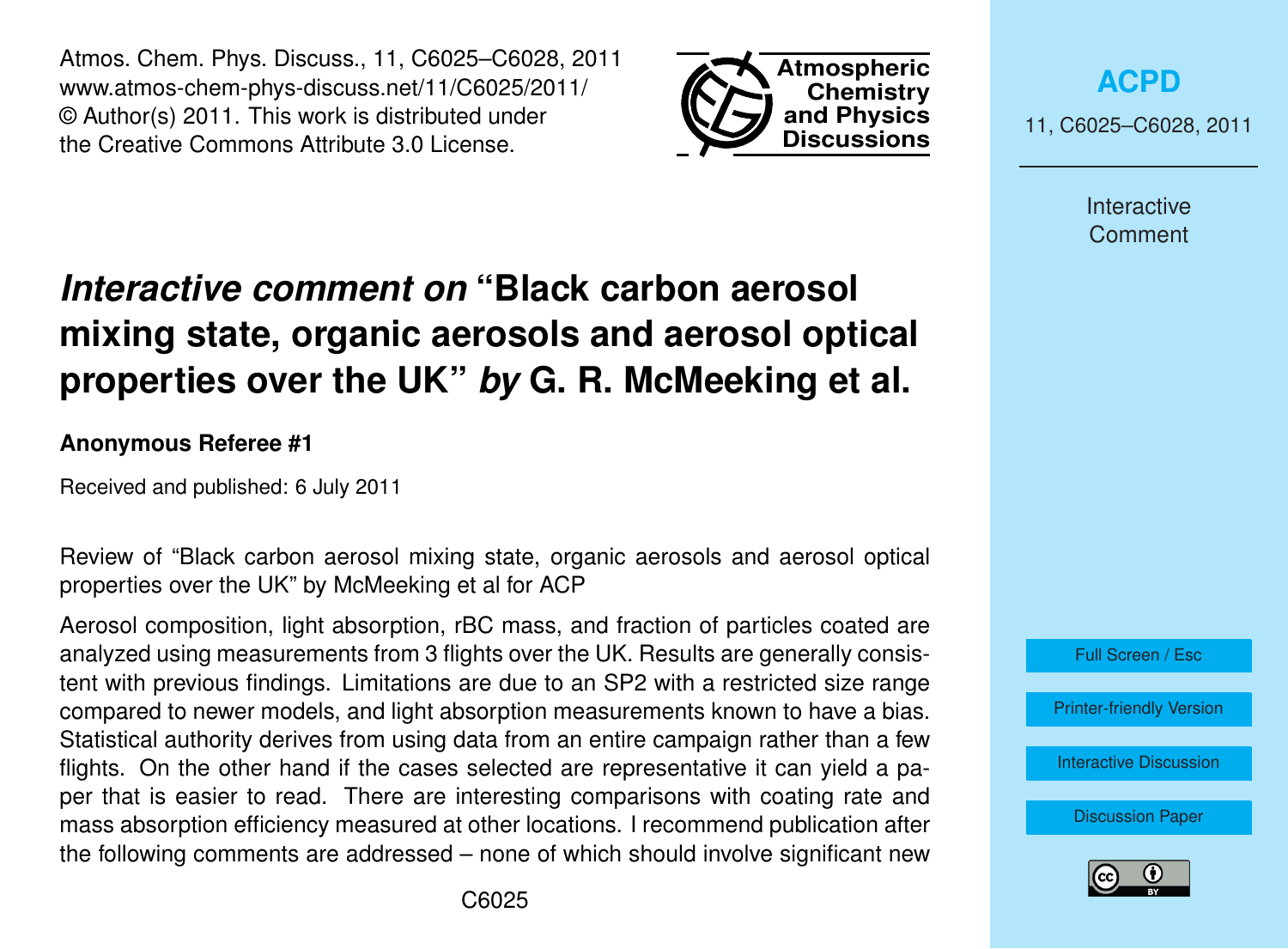work.

P 14995 Method. What time of day were flights? How many flights in campaign? Why was the 1 flight on 16 April and 2 flights on 24 June selected for detailed analysis? If not already in text it should be made clear, that June data in Figures is for second flight on 24 June.

In discussion of instruments please indicate approximate RH at point of measurement. All that is needed is a determination of whether particles have been dried out. This may be of relevance in this paper for just the nephelometer and PSAP.

O3/NOx appears to satisfy the authors objectives in picking out plumes and background air. With only a ratio presented on a log scale, it was not possible to gain an appreciation of what gas phase concentrations were in the different air masses.

P 14995 line 21 nominal rBC range of approximately 5 – 300 fg. Please give mass equivalent diameter, which is 170 to 650 nm for a density of 2 g/cm3.

P 14996 thickly coated particles from time delay Please provide literature estimates of shell core ratio (as a function of size if necessary) that qualifies a particle as thickly coated from time delay data.

P 14997 line 29 – P 14998 line 1. "Correlation coefficients of 0.69 and 0.73 for CO and rBC were determined ..." What are these substances being correlated against? I would guess HOA, but it is not stated.

P 14998 line 13 Light scattering at 550 nm. McMeeking et al (2010) state that PSAP was at 567 nm. How was difference handled in constructing SSA? It is small. One over lambda or ignored are permissible answers.

P 14998, NOx measurements Is the temperature of the molybdenum converter (800 C) a misprint? 350 is a normal operating temperature. Above 500 C, NH3 will get oxidized.

## **[ACPD](http://www.atmos-chem-phys-discuss.net)**

11, C6025–C6028, 2011

**Interactive Comment** 



[Printer-friendly Version](http://www.atmos-chem-phys-discuss.net/11/C6025/2011/acpd-11-C6025-2011-print.pdf)

[Interactive Discussion](http://www.atmos-chem-phys-discuss.net/11/14991/2011/acpd-11-14991-2011-discussion.html)

[Discussion Paper](http://www.atmos-chem-phys-discuss.net/11/14991/2011/acpd-11-14991-2011.pdf)

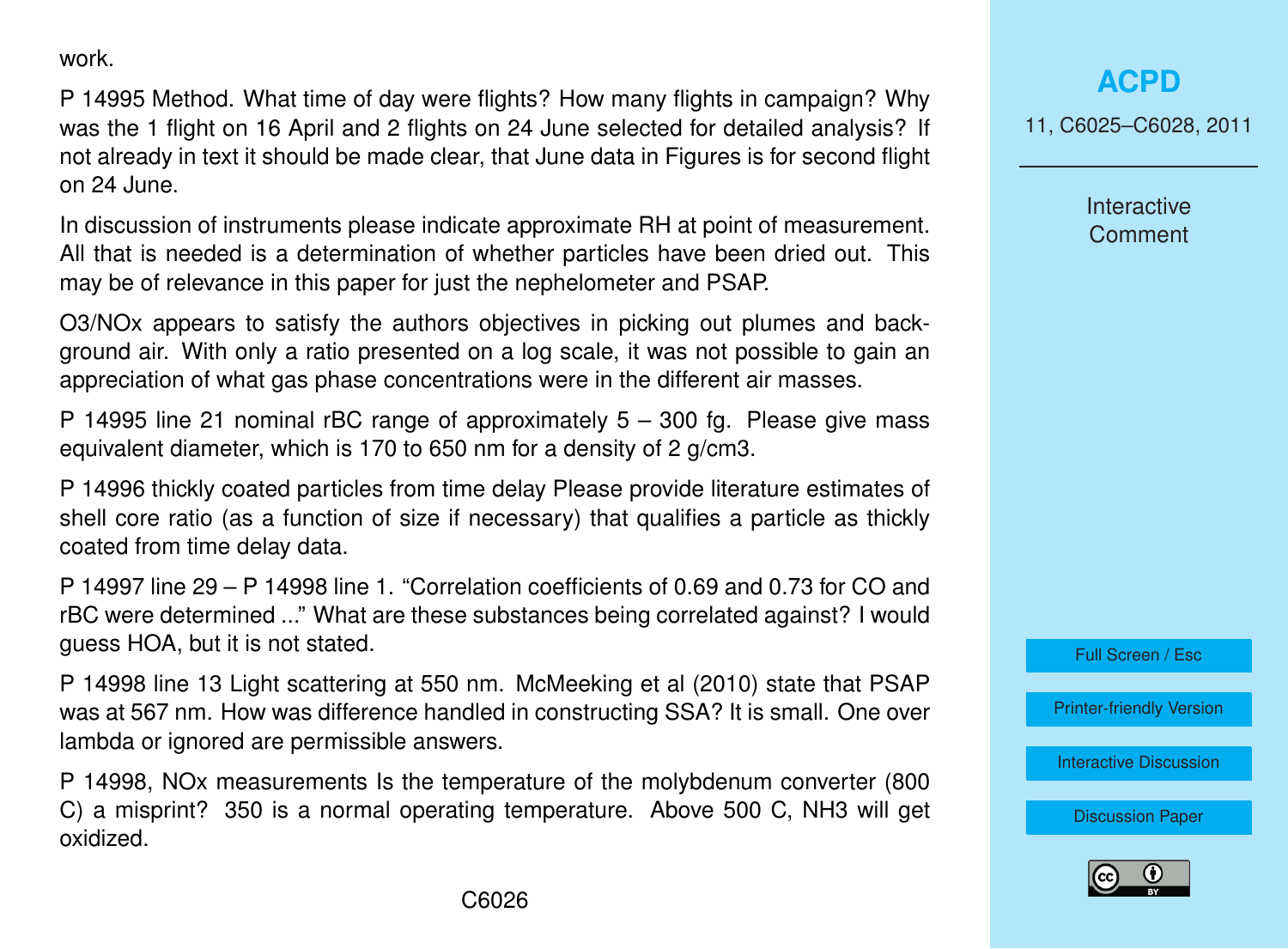On lines 24-26, it is recognized that the converter is not measuring just NOx. The measurement is called a "surrogate for nitrogen oxides" This is inappropriate terminology, especially because the NOx fraction probably changes from order 10% in rural area to order 100% in a fresh plume. Measurements called NOx should be referred to as NOy, with a definition given.

P 15001 Background CO of 150 ppb in April and 90 ppb in June. Background has many possible meanings. This appears to be an operational definition. How is background defined?

Regarding the trend with time of year. A decrease in the summer is consistent with OH chemistry. Is the large change from 150 to 90 ppb in agreement with OH variation at this latitude or is it due primarily meteorological factors (i.e. winds in relation to emission areas)?

P 15004 start of Section 3.4 It would be clearer to state in first sentence that f is lower in urban plumes. As it currently reads there is a connection to the observed O3 to NOx ratio and a connection to predicted transport. With CO and NOy measurements the urban plume should be identifiable, independent of model predictions.

P 15005 line 20-23 PSAP overestimate of light absorption I am familiar with Lack's plot which shows PSAP artifact as a function of organic aerosol. I have not gone back to original papers. Is there any reason to expect that the artifact won't occur for species other than organics? On P 15006 line 20 it is stated that there is no relation between MAE and OA mass. OA is often a minor fraction of total aerosol. Is there any relation between MAE and aerosol concentration?

P 15007 line  $2 - 7$ . I don't understand. What physical shift in the rBC core mass distribution would give you an increase in MAE? What is the mechanism?

P 15007 line 12-14. "Large amounts of small rBC below the detection limit of the SP2 could still play a role in explaining our results ..." Which results?

11, C6025–C6028, 2011

**Interactive Comment** 



[Printer-friendly Version](http://www.atmos-chem-phys-discuss.net/11/C6025/2011/acpd-11-C6025-2011-print.pdf)

[Interactive Discussion](http://www.atmos-chem-phys-discuss.net/11/14991/2011/acpd-11-14991-2011-discussion.html)

[Discussion Paper](http://www.atmos-chem-phys-discuss.net/11/14991/2011/acpd-11-14991-2011.pdf)